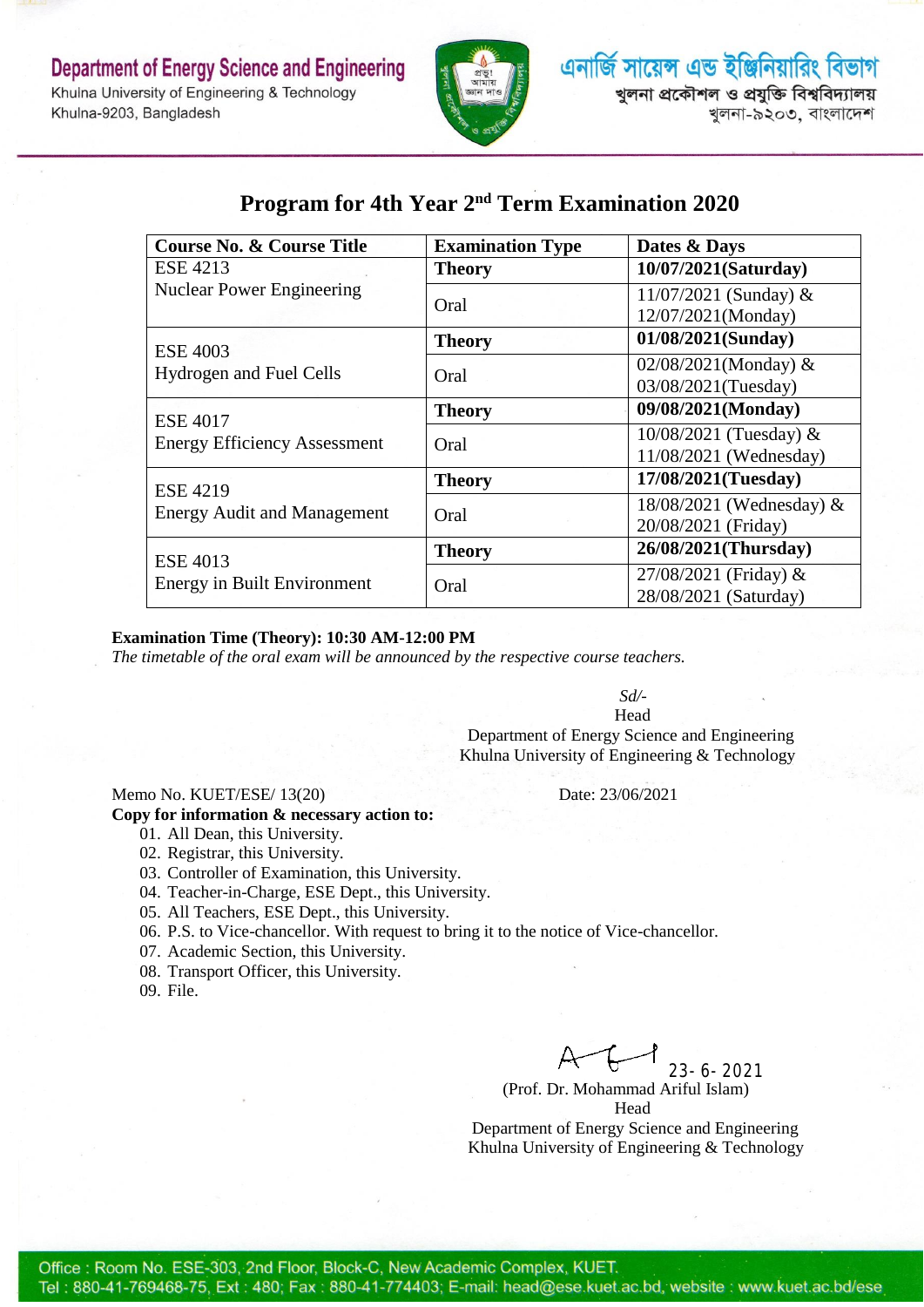**Department of Energy Science and Engineering** Khulna University of Engineering & Technology Khulna-9203, Bangladesh



এনার্জি সায়েন্স এন্ড ইঞ্জিনিয়ারিং বিভাগ খলনা প্ৰকৌশল ও প্ৰযুক্তি বিশ্ববিদ্যালয় খুলনা-৯২০৩, বাংলাদেশ

| <b>Course No. &amp; Course Title</b>                    | <b>Examination Type</b> | Dates & Days               |
|---------------------------------------------------------|-------------------------|----------------------------|
| <b>ESE 3221</b><br><b>Energy Storage Systems</b>        | <b>Theory</b>           | 11/07/2021(Sunday)         |
|                                                         | Oral                    | $12/07/2021$ (Monday) &    |
|                                                         |                         | 13/7/2021(Tuesday)         |
| <b>ESE 3211</b><br><b>Coal Power Generation</b>         | <b>Theory</b>           | 02/08/2021(Monday)         |
|                                                         | Oral                    | 03/08/2021(Tuesday) &      |
|                                                         |                         | 04/08/2021(Wednesday)      |
| <b>ESE 3203</b><br>Petroleum and Natural Gas Processing | <b>Theory</b>           | 10/08/2021 (Tuesday)       |
|                                                         | Oral                    | $11/08/2021$ (Wednesday) & |
|                                                         |                         | 13/08/2021(Friday)         |
| <b>ESE 3207</b><br>Solar Photovoltaic Systems           | <b>Theory</b>           | 20/08/2021 (Friday)        |
|                                                         | Oral                    | $21/08/2021$ (Saturday) &  |
|                                                         |                         | 22/08/2021(Sunday)         |
| <b>ESE 3217</b><br><b>Instrumentation and Control</b>   | <b>Theory</b>           | 28/08/2021(Saturday)       |
|                                                         | Oral                    | 29/08/2021(Sunday) &       |
|                                                         |                         | 31/08/2021(Tuesday)        |

## **Program for 3rd Year 2nd Term Examination 2020**

#### **Examination Time (Theory): 10:30 AM-12:00 PM**

*The timetable of the oral exam will be announced by the respective course teachers.*

*Sd/-*

Head Department of Energy Science and Engineering Khulna University of Engineering & Technology

#### Memo No. KUET/ESE/ 14(20) Date: 23/06/2021

#### **Copy for information & necessary action to:**

- 01. All Dean, this University.
- 02. Registrar, this University.
- 03. Controller of Examination, this University.
- 04. Teacher-in-Charge, ESE Dept., this University.
- 05. All Teachers, ESE Dept., this University.
- 06. P.S. to Vice-chancellor. With request to bring it to the notice of Vice-chancellor.
- 07. Academic Section, this University.
- 08. Transport Officer, this University.

09. File.

23-6-2021

(Prof. Dr. Mohammad Ariful Islam) Head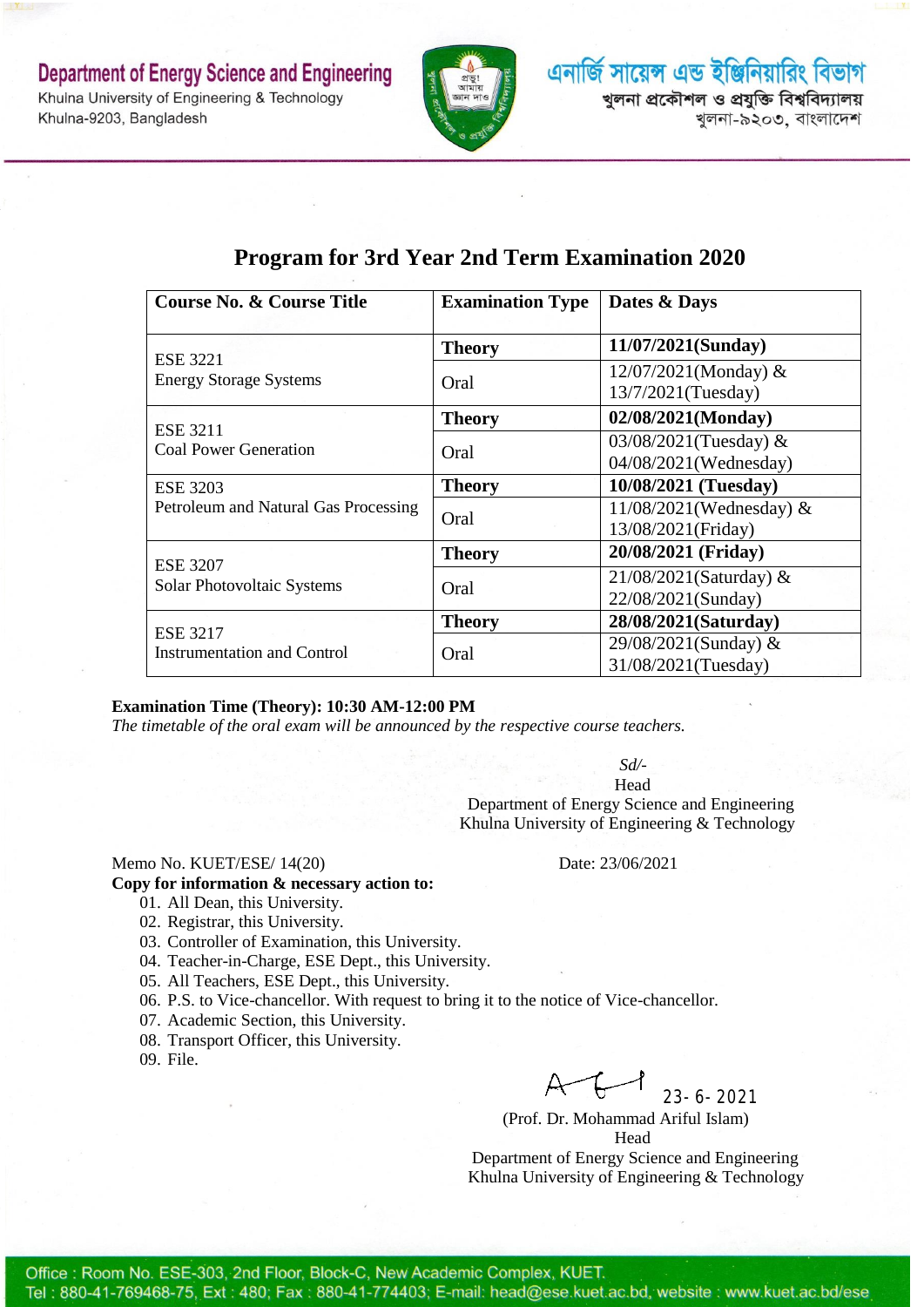

# **Program for 2nd Year 2nd Term Examination 2020**

| <b>Course No. &amp; Course Title</b>                              | <b>Examination Type</b> | Dates & Days              |
|-------------------------------------------------------------------|-------------------------|---------------------------|
| ME 2213<br>Dynamics and Kinematics of Machineries                 | <b>Theory</b>           | 12/07/2021(Monday)        |
|                                                                   | Oral                    | 13/07/2021(Tuesday) $&$   |
|                                                                   |                         | 14/07/2021(Wednesday)     |
| EE 2213<br><b>Power Electronics</b>                               | <b>Theory</b>           | 03/08/2021 (Tuesday)      |
|                                                                   | Oral                    | $4/08/2021$ (Wednesday) & |
|                                                                   |                         | 5/08/2021(Thursday)       |
| <b>ESE 2209</b><br>Bio and Wind Energy Engineering                | <b>Theory</b>           | 11/08/2021 Wednesday)     |
|                                                                   | Oral                    | 13/08/2021(Friday) &      |
|                                                                   |                         | 14/08/2021(Saturday)      |
| <b>Math 2213</b><br><b>Complex Variables and Fourier Analysis</b> | <b>Theory</b>           | 21/08/2021 (Saturday)     |
|                                                                   | Oral                    | $22/08/2021$ (Sunday) &   |
|                                                                   |                         | 23/08/2021(Monday)        |
| Hum 2213<br>Economics and Accounting                              | <b>Theory</b>           | 29/08/2021 (Sunday)       |
|                                                                   | Oral                    | 31/08/2021(Tuesday) &     |
|                                                                   |                         | 02/09/2021(Thursday)      |

#### **Examination Time (Theory): 10:30 AM-12:00 PM**

*The timetable of the oral exam will be announced by the respective course teachers.*

*Sd/-*

Head Department of Energy Science and Engineering Khulna University of Engineering & Technology

#### Memo No. KUET/ESE/ 15(20) Date: 23/06/2021

#### **Copy for information & necessary action to:**

- 01. All Dean, this University.
- 02. Registrar, this University.
- 03. Controller of Examination, this University.
- 04. Teacher-in-Charge, ESE Dept., this University.
- 05. All Teachers, ESE Dept., this University.
- 06. P.S. to Vice-chancellor. With request to bring it to the notice of Vice-chancellor.
- 07. Academic Section, this University.
- 08. Transport Officer, this University.
- 09. File.

23-06-2021

(Prof. Dr. Mohammad Ariful Islam) Head